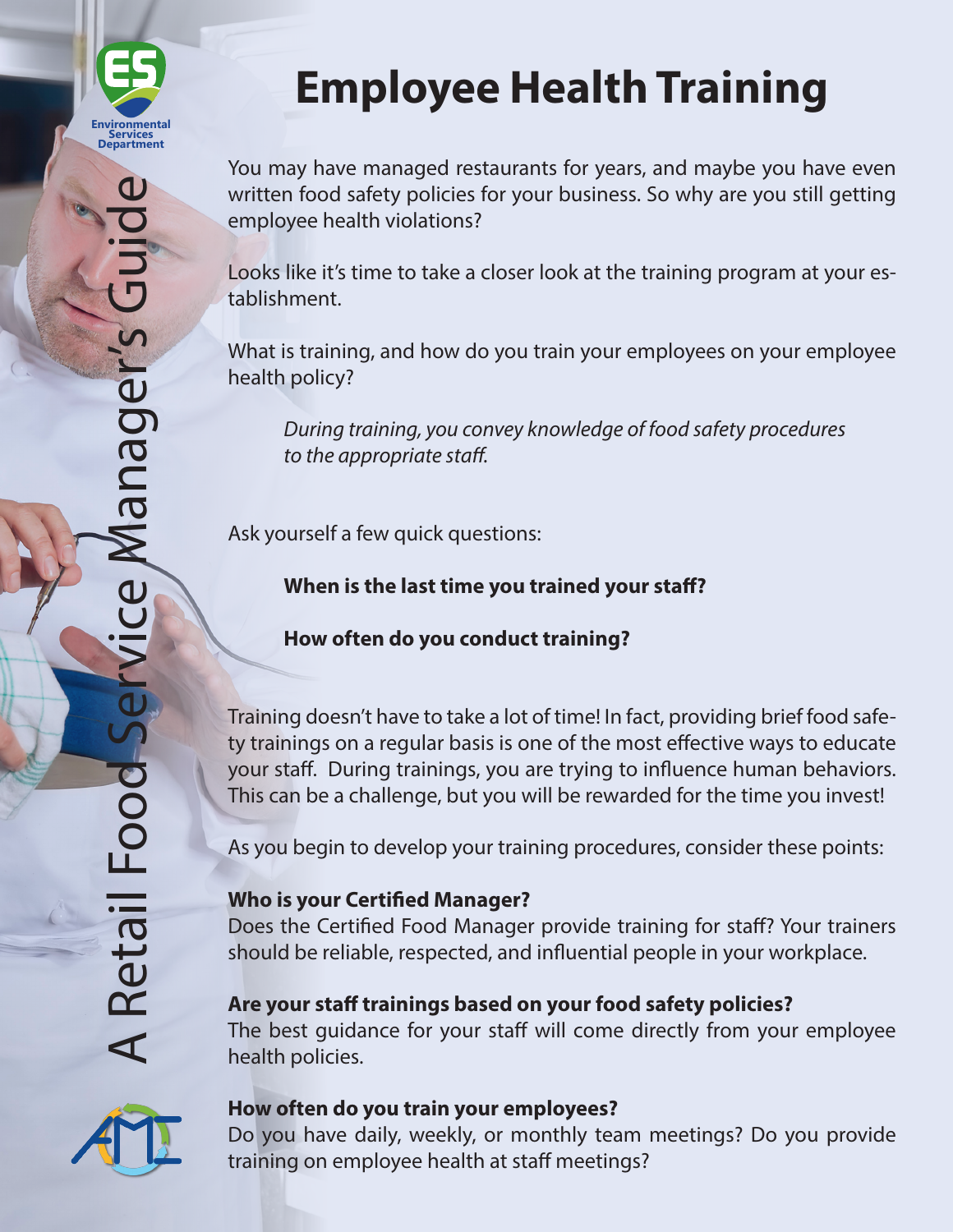

#### **Do you have formal training with videos and handouts?**

Do you engage in on-the-job training? Or a combination of both? The best training programs incorporate teaching, demonstration and practice.

## **Who can employees go to when they have food safety questions?**

Is the manager or Person-in-Charge available during all operational hours? Do staff have all applicable contact information?

As the manager, you understand the public health significance of protecting food from employee health. But your employees need to understand this as well. Food safety is an important part of your business' reputation and your customers expect the best. So when you train your staff, explain to them why they're being trained on employee health. The 2013 FDA Food Code reminds us it is necessary to exclude food employees symptomatic with diarrhea, vomiting, or jaundice, or suffering from a disease likely to be transmitted through contamination of food, because of the increased risk that the food being prepared will be contaminated such as with a pathogenic microorganism. Because of the high infectivity (ability to invade and multiply) and/ or virulence (ability to produce severe disease), of typhoid fever (*Salmonella* Typhi) and hepatitis A virus, a food employee diagnosed with an active case of illness caused by either of these two pathogens, whether asymptomatic or symptomatic, must be excluded from food establishments. The exclusion is based on the high infectivity, and/or the severe medical consequences to individuals infected with these organisms. A food employee diagnosed with an active case of illness caused by norovirus, *Shigella* spp., STEC, or nontyphoidal *Salmonella* (NTS), is excluded if exhibiting symptoms of vomiting and diarrhea, and then allowed to work as the level of risk of pathogen transmission decreases. You can use current statistics on foodborne illness outbreaks from the FDA or CDC, or look for stories from the science news section of major news publications. Share the stories of other restaurants' successes and failures during your trainings! We can learn from one another.

When you plan a training session with your employees, be sure to set a specific learning objective. Give this goal a time-sensitive and performance-based outcome from the beginning, and make these expectations clear to your employees.

*For example: "At the end of two weeks, you will be able to properly iden tify symptoms that require a sick call to a manager, the proper call in procedures, and know what steps to take if the policy is not being fol lowed."*